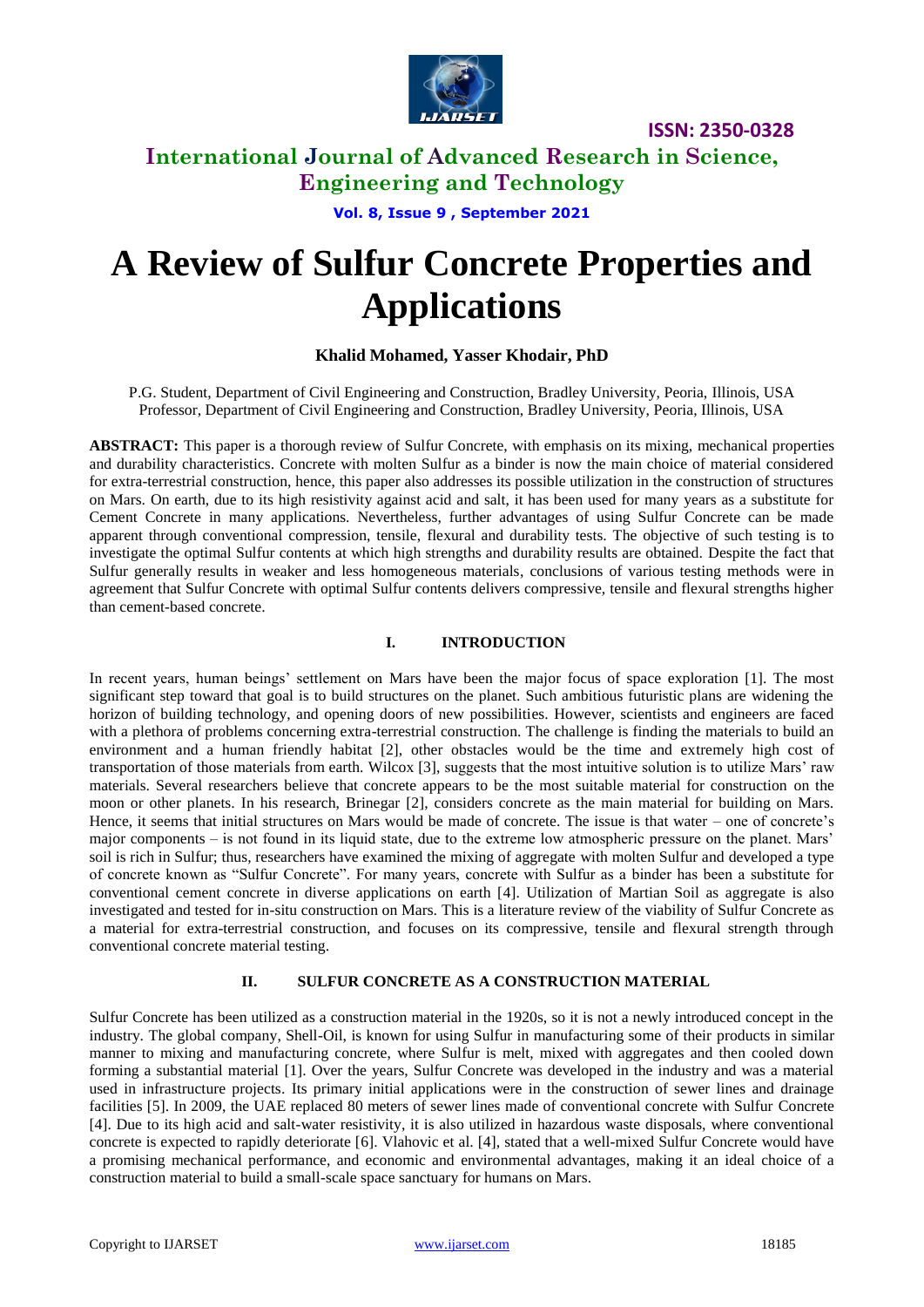

# **ISSN: 2350-0328 International Journal of Advanced Research in Science, Engineering and Technology**

#### **Vol. 8, Issue 9 , September 2021**

In addition, it is believed that the atmospheric pressure and weather on the planet could be quite suitable for using Sulfur as a binder for initial construction [4]. Figure 1, illustrates the different phases of matter for Sulfur exposed to certain temperatures and atmospheric pressures on Mars and on the Moon. It can be noted that the Rhombic (stable) state of Sulfur is found in pressure conditions three orders of magnitude above the vapor state, the authors mentioned that because the atmospheric pressure on Mars is 0.636 kPa and temperatures are less than or equal to 35 degrees Celsius, sublimation, a major concern for Sulfur Concrete utilization on the moon, and melting of Sulfur would not be a concern for building initial structures and roadways on Mars. However, reassessment of Sulfur Concrete's fire resistance will be necessary for long term human settlements.



Figure 1. Phases of matter for Sulfur in different environmental conditions [7].

#### **III. MIXING OF SULFUR CONCRETE**

Sulfur Concrete is manufactured by mixing molten Sulfur with aggregate. During the process, a non-stable form of Sulfur transforms into a stable polymorph [1]. Khademi and Kalasar [5], discuss another way to produce Sulfur Concrete, in which the Sulfur binder is in powder form, mixed with the aggregate until it is molten and cooled down forming the concrete. As a binder, Sulfur delivers a cohesive construction material. However, without chemical modification to the mixture, the cool down of the molten Sulfur during the manufacturing process causes it to shrink, resulting in stresses and voids in the mixture [8]. Moreover, testing samples resulted in low stability, and degradation after cycles of freezing and defrosting with humidity and immersion in water [4]. Therefore, durability is a big concern for normal, unmodified Sulfur Concrete.

To improve its durability, researchers investigated modifying the Sulfur binder by adding chemical additives [1]. Dugarte et al. [9], prepared Modified Sulfur Concrete samples. First, the Sulfur was enhanced by reacting it with an olefinic hydrocarbon polymer, which stabilizes the Sulfur during the mixing process. Furfural could also be added to liquidized Sulfur to further improve its stabilization [10]. Moreover, Anyaszka et al. [11], added dicyclopentadiene to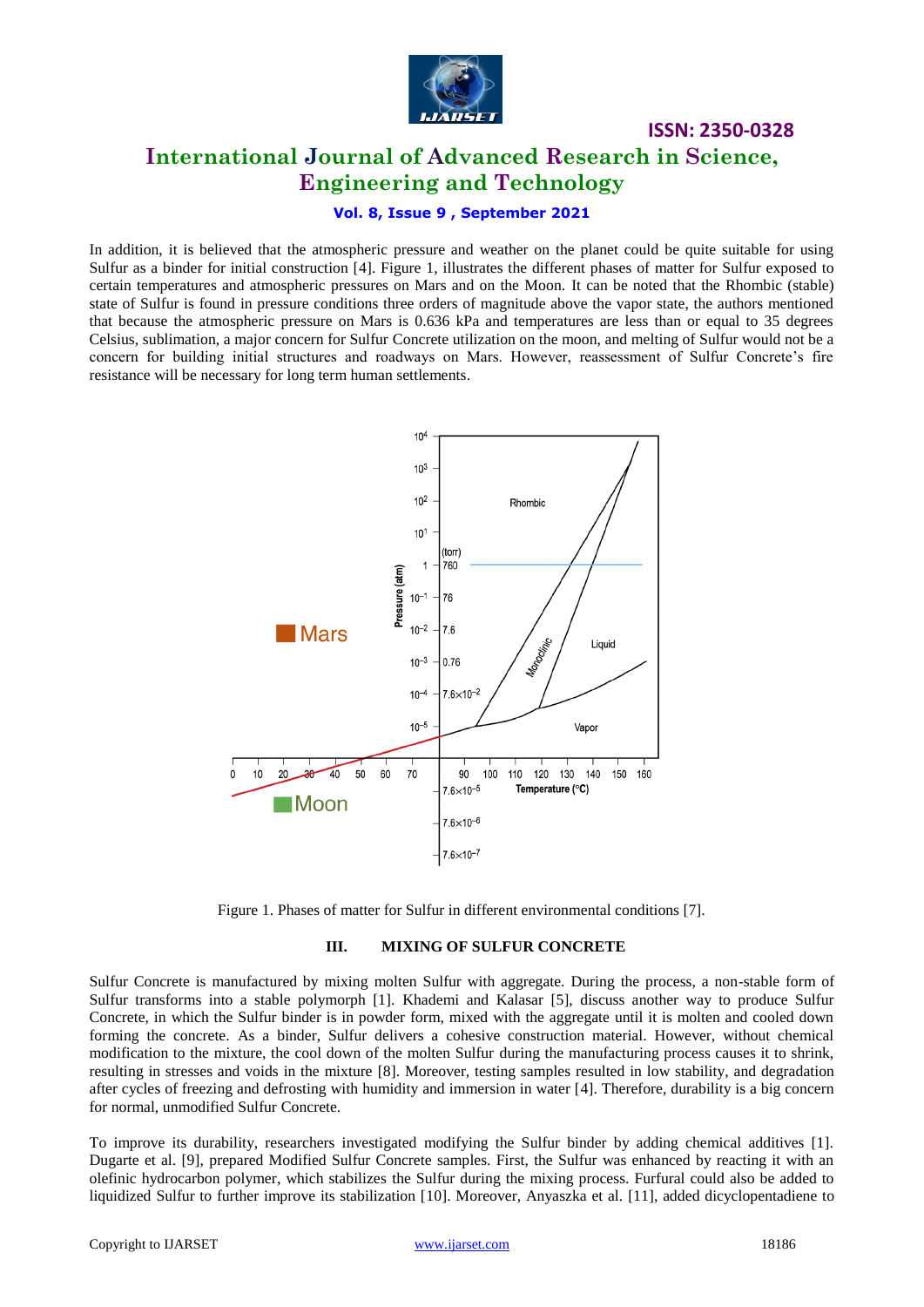

## **International Journal of Advanced Research in Science, Engineering and Technology**

#### **Vol. 8, Issue 9 , September 2021**

molten Sulfur to enhance the mechanical performance of the binder, and styrene to control its viscosity. Khademi and Kalasar [5], used Sulfamethoxazole (SMZ) as an additive, it was found that having SMZ being only 3.3% of a mixture with 18% Sulfur binder, increases the compressive strength from 25 MPa to 27.5 MPa and have 28-days strength of 33 MPa.

Aggregate is selected upon acceptable mechanical testing results and economic aspects. Intuitively, the primary choice would be aggregate found on Mars. In their research, Wan et al. [1], mixed a 1 mm Martian aggregate simulant with Sulfur binder to produce testing samples. The simulant is mostly composed of oxide and dioxide compounds such as: Iron Oxide (FeO), Manganese Oxide (MnO) and Silicon Dioxide (SiO<sub>2</sub>) with varying percentages. Martian aggregate simulant is recreated by gathering and mixing the compounds [2].

In an assessment study of Sulfur Concrete, Lewandowski and Kotynia [10], used 4 types of aggregate to prepare samples, Gravel, Sand, Granite and Dolomite. In the experimental program, 15 cuboid samples were prepared by mixing heated aggregate with fly ash and phosphogypsum additives, and molten Sulfur modified by either dicyclopentadiene (dcpd), turpentine, styrene or furfural. The samples were set up with different compositions of varying Sulfur, aggregate, modifiers and additives percentages. Coarse aggregate percentages were no less than 52%, while fine aggregate content in the samples varied from 6.4% to 62.5%. Pure molten Sulfur percentages ranged from 19% to 24.5%. Optimal results were later achieved with modifying the Sulfur binder with 1% to 1.3% of dicyclopentadiene and the chemical was added to 11 samples. Usage of styrene and turpentine was minimal. Additives are used to attain a grain curve as per the ACI 5482 code. Fly ash and phosphogypsum percentages were from 7.8% to 14% and used on 10 samples.

The Samples were used to investigate the strength parameters and optimal mix ratios through compression, bending and freeze-thaw testing. Lewandowski and Kotynia [10], concluded that high coarse aggregate content increases the compressive strength of the mix and additives did not affect the Sulfur binder and samples with styrene modifier achieved drastically low compressive strengths. The curing time of the samples did not influence both the compressive and flexural strengths.

Furthermore, the use of fillers such as talc and micro-silica in the production of modified Sulfur Concrete is recommended. Fillers blend with the Sulfur binder forming a paste that coats the aggregate, the function of the paste is to reduce the shrinkage of Sulfur and fill the voids during the mixing process, consequently, reducing the amount the Sulfur required and strengthening the mixture by increasing its density [4]. In their experimental program, Vlahovic et al. [4], added 7% of four types of fillers in particle sizes less than  $75 \mu m$  to the mixture of testing samples: Talc, Alumina, Micro-silica and Fly ash.

#### **IV. MECHANICAL PROPERTIES OF SULFUR CONCRETE**

#### **A. COMPRESSIVE STRENGTH**

In a Sustainability Evaluation study, Dugarte et al. [9], investigated one-day compressive strength of Sulfur Concrete, by performing an ASTM C93 Standard compression test on two cylindrical specimens with diameter and height dimensions of 15 cm and 30 cm, respectively, with varying Sulfur Cement binder and aggregate percentages. Results show that a concrete mix of 30% (by volume) of Sulfur Cement has a compressive strength of 27.07 MPa. Separate compression tests were carried out on samples with unmodified and modified Sulfur [5]. It was highlighted that after 14 days, samples containing 18% of unmodified Sulfur had a growth rate of 25% in compressive strength, reaching 25 MPa. Samples with Sulfur modified by the addition of SMZ and dicyclopentadiene had a total of 68% grow thin compressive strength in 28 days, where the results increased from 25 MPa to 42 MPa.

In their study, Wan et al. [1], conducted an unconfined compression test to 1-in, Martian Concrete cube specimens having 1 mm aggregate of Martian Soil and molten Sulfur as a binder (Mars 1A 1mm), as well as recast Martian Concrete Specimens (Mars 1A 1mm R.) with Sulfur mix ratio ranging from 35% to 60% (by weight). A servohydraulic frame was utilized to apply a maximum load of 110 kips at a rate of 0.003 mm/s. Results showed that the compressive strength increases when the Sulfur ratio percentage increases from 35% to 50% (by weight), the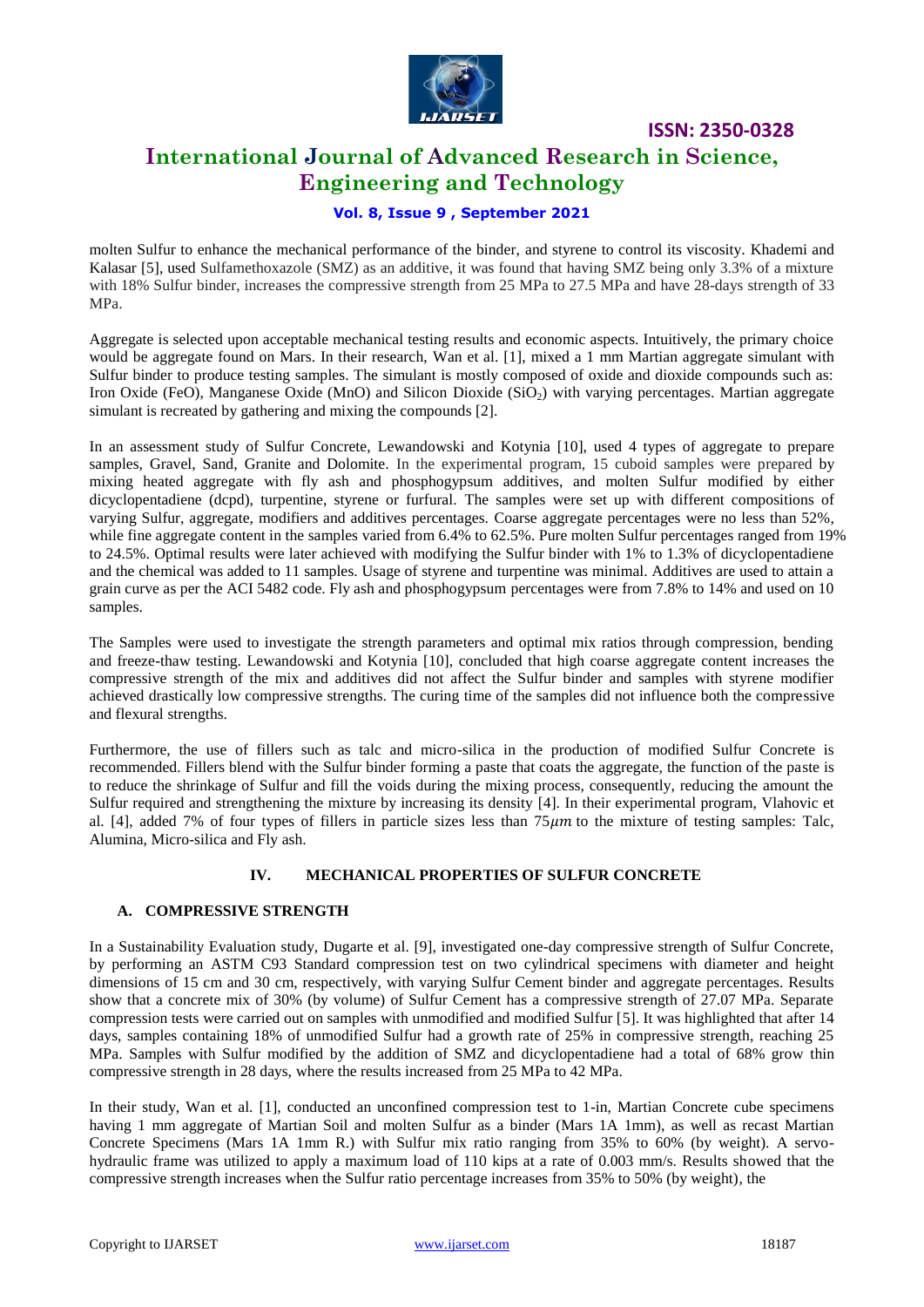

# **International Journal of Advanced Research in Science, Engineering and Technology**

**ISSN: 2350-0328**

**Vol. 8, Issue 9 , September 2021**



Figure 2. (a) Unconfined Compression Test cone type failure [1], (b) Compression Test breaking patterns [2].

compressive strength was found optimal (48 MPa) in (Mars 1A). However, increasing the amount of Sulfur in the concrete mix will result in lower compressive strengths [5], since large thicknesses of Sulfur layers around the aggregate particles will result in brittleness to the material [12]. This was indicated by the unconfined compression test results, as the percentage of Sulfur increased from 50% to 60% by weight, the compressive strength of the concrete mix decreased to 42 MPa, and cone type failure of the cube specimens was observed (Figure 2.a). The compression test results obtained in [2] are in agreement with this conclusion. A compression test was carried on two 1-in cube specimens. The test was conducted using InstronSatec Compression machine, in which the specimens are compressed until a sudden fall of resistance is measured [2]. The compressive strengths obtained were drastically low, specimens achieved only 18% of the unconfined compressive strength obtained by Wan et al. [1], with different break patterns as shown in Figure 2.b. Recast can further increase the compressive strength of Sulfur Concrete. Experimental testing showed that recast of samples with optimal Sulfur content, increased the compressive strength from 48 MPa to 63 MPa [1]. Moreover, it is suggested that better mixing could also factor in increasing the compressive strengths, and that an ideal mixture of Sulfur Concrete would typically have compressive strength well above 50 MPa.



Figure 3. Early and Late compressive strength of samples of different mix ratios [10].

Compression testing is conducted on 15 cuboid samples with dimensions  $(40 \times 40 \times 160 \text{ mm})$  to examine the early  $(1-4)$ days) and late (28 days) compressive strengths [10]. Each sample is uniquely mixed with different Sulfur binder, aggregate, modifiers and additives percentages. Testing was carried out as per European or National Polish standards. Figure 3, shows the early and late compression test results obtained for each sample. High compressive strengths were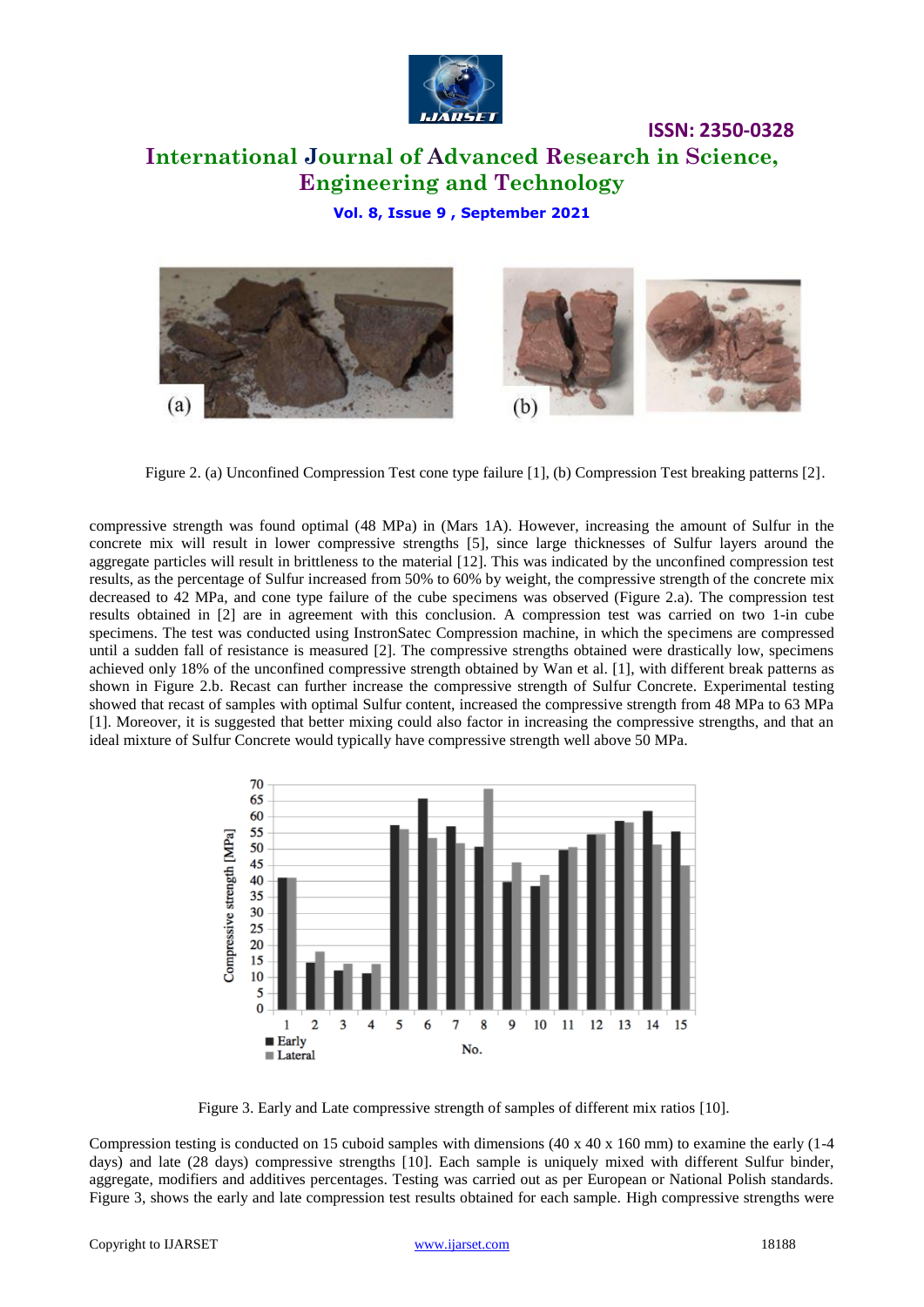

# **International Journal of Advanced Research in Science, Engineering and Technology**

#### **Vol. 8, Issue 9 , September 2021**

obtained, and it can be observed that there is a clear dispersion in the results. The fluctuation of the results is due to changes in temperature as samples were casted in a limited time [10]. However, it can be noted that almost all samples achieved late compressive strengths above 40 MPa. Sample (1) had 30% of unmodified Sulfur and achieved early and late compressive strengths of 41 MPa. Sample (6) had the highest early strength of 65.5 MPa and had a mixture composed of 19% Sulfur, 1% dicyclopentadiene modifier, 60% Granite (coarse aggregate), 20% Sand (fine aggregate) and no additives. Sample (8) had the highest late compressive strength of 68.7 MPa and had a mixture composed of 21.1% Sulfur, 1.1% dicyclopentadiene modifier, 54.4% Gravel (coarse aggregate), 15.8% Sand (fine aggregate) and 7.8% fly ash additive.

#### **B. TENSILE STRENGTH**

The tensile strength of Sulfur Concrete was examined by the Modulus of Rupture and Splitting tests [1]. The tests were conducted only on recast 1-in cubes Martian Concrete samples; the load was applied at a rate of 0.003 mm/s until failure. The splitting tensile strengths results were 3.6 MPa, 3.9 MPa and 2.72 MPa for corresponding Sulfur contents of 47.5%, 50% and 52.5% (by weight), respectively. According to the ACI, the tensile strength of conventional concrete is  $1/10$  of its compressive strength and typically ranges from 2.2 MPa – 4.2 MPa. Comparing these values with the results of the tensile strength obtained by Wan et al. [1], it can be concluded that if the optimal Sulfur content in the mixture is used, and thus, high tensile strengths could be achieved.

#### **C. FLEXURAL STRENGTH**

Fracture tests are to be conducted to study the flexural behaviour of Sulfur Concrete. Nine Sulfur Concrete prism shaped specimens with dimensions of (4 x 4 x 16 cm) were examined for flexural strength [12]. A maximum load of 100 kN was applied using the Amsler Press as per standardized method (SPRS EN 196-1: 2008). Portland Cement Concrete specimens were also tested for comparison. The maximum flexural strength of Sulfur Concrete was 9.47 MPa, with 45% of Sulfur as binder, while the maximum strength for Portland Cement Concrete was 6.25 MPa.

In their mechanical characterization of Sulfur Martian Concrete, a Three-Point Bending (TPB) Fracture Test was conducted on 1 x 1 x 5 in beam specimens [1]. Employing the servo-hydraulic frame, a maximum load of 5 kips or 22.2 kN was applied at a rate of 0.0001 mm/s. Testing was conducted on 4 cast and 6 recast samples. The flexural strength of cast samples increased when the Sulfur binder weight percentage increased from 40% to 50%, with increasing the Sulfur percentage to 60%, a sharp decrease in strength was observed. Recast samples achieved higher flexural strengths. The highest nominal flexural strength for cast samples was 1.65 MPa, which corresponds to Sulfur content of 45% (by weight). As for the recast, the highest strength recorded was 2.3 MPa at Sulfur content of 50% (by weight). Both cast and recast samples shared a flexural strength of 1.75 MPa at Sulfur percentage of 52.5% by weight. Nonetheless, increasing the Sulfur content lowers the flexural strength [5]. This was addressed by Wan et al. [1], in their discussion of the fracture energy of the Martian Concrete obtained from the TPB test. Concrete mixtures with Sulfur content more than 50% (by weight) have lower strengths and exert lower fracture energies than with optimal content. Hence, it is implied that adequate contents of Sulfur coupled with recast and applying pressure while pouring in formwork can further boost the flexural strength of the mixture.

In addition, extensive usage of coarse aggregate can influence the bending strengths of samples to vary during the different stages of incubation. Lewandowski and Kotynia [10], obtained high bending strength of 10 MPa and 10.4 MPa for sample mixtures having coarse aggregate of 52% and 54.4%, respectively. Results showed that increasing the coarse aggregate percentages to 60% and 62.5% decreased the flexural strengths to 4.3 MPa and 3.8 MPa, respectively.

#### **V. DURABILITY OF SULFUR CONCRETE**

#### **A. FREEZE-THAW RESISTANCE**

To study the freeze-thaw durability of Sulfur Concrete made of lunar aggregate, twenty-four (1 and 2-in) cube samples were tested in compression, after they were exposed to light and severe temperature change cycles [13]. The compression test was carried out by a Universal Hydraulic Machine that applied the load at a constant velocity of 0.127 cm/minute. The samples were prepared with two different mixture compositions, the first composition (mixture "a")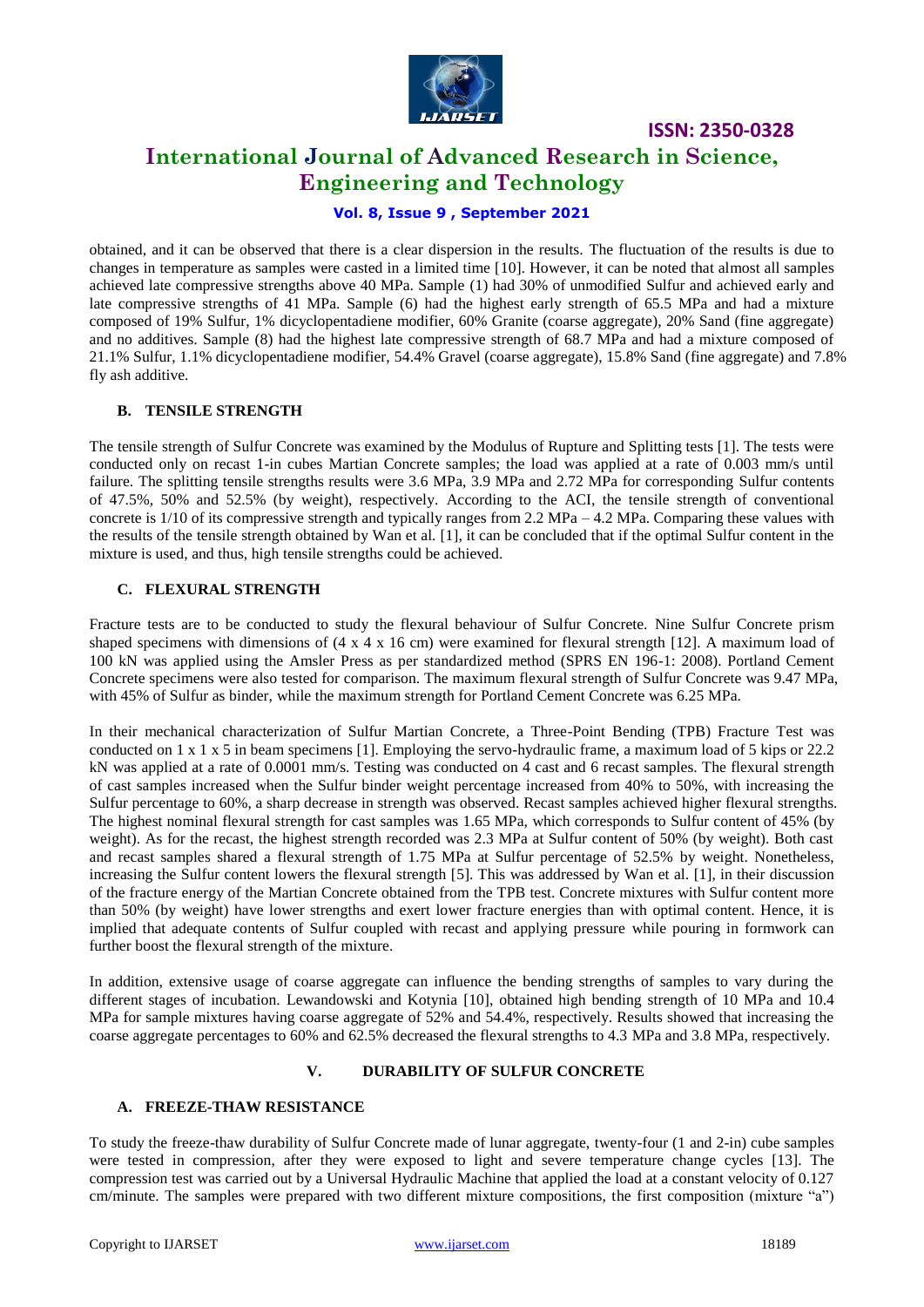

## **International Journal of Advanced Research in Science, Engineering and Technology**

#### **Vol. 8, Issue 9 , September 2021**

was composed of 35% Sulfur and 65% lunar aggregate (JSC-1), the second composition (mixture "b") contained 25% Sulfur, 55% lunar aggregate, and 20% Silica. The 2-in samples were subjected to 50 cycles of light freeze-thaw exposure of -2  $^{\circ}C$ , while the 1-in samples to 80 cycles of severe exposure of -101 and -191  $^{\circ}C$ . Samples had an average compressive strength of 7 MPa. The highest compressive strength recorded was approximately 9 MPa for a 1-in sample of mixture "b". The lowest recorded strength was approximately 3 MPa for a 2-in sample of mixture "a". Compression testing was also performed on samples that had non-cycling temperature changes. It was found that cycled samples achieved compressive strengths five times less than non-cycled samples. It is believed that freeze-thaw cycles affect the homogeneity of the material, causing the Sulfur binder to de-bond with the aggregate particles [13]. They concluded that de-bonding occurs at different temperatures due to two reasons: the different expansion coefficients of aggregate and Sulfur, and Sulfur transition from elastic to plastic behaviour.

To measure the freeze-thaw resistance of Sulfur Concrete, volumetric surface method was used [10]. Testing was performed on 15 cuboid specimens of varying mixture compositions to examine the required resistance for road infrastructure, as per Polish Standards. When compared, the required standard strengths for two specimens experienced 85% strength loss after 150 cycles. After 200 cycles, only three specimens exceeded 30% strength loss, the specimen with the least strength loss of 11% had a mixture composed of 22.5% modified Sulfur, 61% sand and no coarse aggregate. Additionally, the minimum freeze-thaw exposure cycles are 150 as per standards for infrastructure applications [10]. Overall, specimens did not meet the required strengths. Nonetheless, the numbers are drastically higher than those reported by Toutanii and Grugel [13].

#### **B. ABRAISION RESISTANCE**

Further freeze-thaw resistance investigations were made by several researchers. Eight Samples were subjected to 28 and 56 immersion cycles in 3% de-icing salt solution. Satisfactory mass and density loss results were measured, and samples demonstrated great resistance. After 56 cycles, all samples had an increase in mass and density. The most mass and density increase measured was 1.12 g and 0.11 kg/m<sup>2</sup>. Such results qualify the samples for the 4<sup>th</sup> highest abrasion resistance according to Polish Standards of Testing methods (PN-EN 1338:2005) [10].

The abrasion resistance of Sulfur Concrete in harsh environments was examined by immersing prism shaped specimens in three solutions:  $3\%$  NaCl,  $20\%$  H<sub>2</sub>SO<sub>4</sub> and  $10\%$  HCL [4]. The mass change was then measured by a digital laboratory scale. Conventional Portland Cement Concrete specimens were also experimented for comparison. In the NaCl solution, Portland Cement Concrete lost 5.91% of its mass after a week of immersion and 18.9% after two months of immersion. The 20% of  $H_2SO_4$  and 10% of HCL PCC samples had 19.6% and 21.2% loss of mass, respectively, after two months of immersion. It was stated that further examination was stopped due to the severe degradation of the samples. As for Sulfur Concrete, samples with added talc filler were shown to have minimal mass loss after being immersed for longer time periods. After being immersed in the NaCl,  $H_2SO_4$  and HCL solutions for 300 days, samples had a mass loss of -0.5%, 0% and 1.2%.

#### **VI. CONCLUSIONS**

Initial structures on Mars are more likely to be constructed by Sulfur Concrete due to the abundance of Sulfur on the planet, and lack of water [3]. The suitable environmental conditions on Mars and promising economic advantages and mechanical performance of Sulfur Concrete further support its utilization [1].

Usage of pure molten Sulfur as binder delivers a cohesive material that performs well in acid and salt-rich environments [6]. Chemical modifiers are to be added to the mix to react with Sulfur to improve the durability of the material [1]. Dicyclopentadiene is added to further improve the performance of the binder, styrene reacts with Sulfur and control its viscosity [11]. As for the aggregate, Martian Soil is the primary choice, where it was used as aggregate to prepare cast and recast samples [1], strength results obtained from mechanical testing were acceptable. Coarse aggregate of size (2-8 mm) is expected to further increase the strength of the mix, however, the type of the coarse aggregate does not affect it. While the mixture composition ratios directly affect its performance, it is not influenced by the curing time [10].